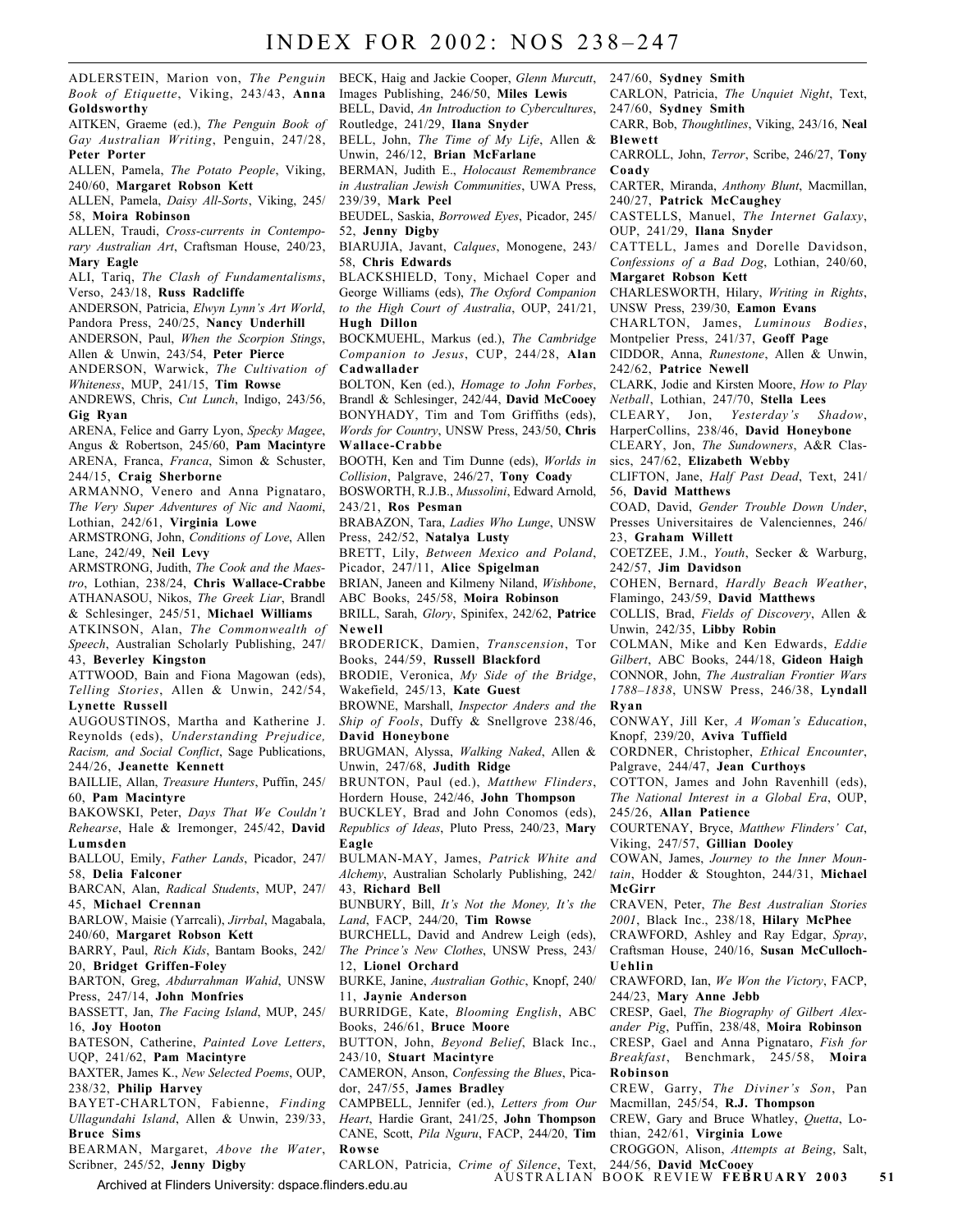CRONIN, Mike and Daryl Adair, *The Wearing of the Green*, Routledge, 242/32, **Edmund Campion**

CRONIN, M.T.C., *My Lover's Back*, UQP, 245/ 40, **Lisa Gorton**

CRYSTAL, David, *Language and the Internet*, CUP, 238/37, **Ilana Snyder**

CURTHOYS, Ann, *Freedom Ride*, Allen & Unwin, 245/10, **Meredith Curnow**

DASH, Mike, *Batavia's Graveyard*, Weidenfeld & Nicolson, 242/30, **Peter Goldsworthy**

DAY, Marele, *Mrs Cook*, Allen & Unwin, 245/ 49, **Nicholas Drayson**

DENOON, Donald et al., *Multicultural Japan*, CUP, 238/41, **Neville Meaney**

DEVANNY, Jean, *Sugar Heaven*, Vulgar Press, 247/61, **Delys Bird**

DISHER, Garry, *Moondyne Kate*, Hodder, 239/ 62, **Matt Sullivan**

DIXON, Robert, *Prosthetic Gods*, UQP, 238/ 38, **Kate Darian-Smith**

DONNELLY, John, *Magic Garage*, Pandanus Books, 242/59, **Alison Broinowski**

DORNAN, Peter, *Nicky Barr, an Australian Air Ace*, Allen & Unwin, 246/42, **John McCarthy**

DOWNES, Stephen, *Advanced Australian Fare*, Allen & Unwin, 245/56, **Patricia O'Donnell** DRAYSON, Nicholas, *Confessing a Murder*,

Jonathan Cape, 243/60, **Michael McGirr** DREW, Philip (ed.), *Touch This Earth Lightly*,

Duffy & Snellgrove, 246/50, **Miles Lewis** DREWE, Robert, *A Cry in the Jungle Bar*,

Penguin, 238/45, **Michael McGirr** DREWE, Robert, *The Drowner*, Penguin, 238/

45, **Michael McGirr**

DREWE, Robert, *The Savage Crows*, Penguin, 238/45, **Michael McGirr**

DREWE, Robert, *The Shark Net*, Penguin, 238/ 45, **Michael McGirr**

DUFF, Alan, *Szabad*, Vintage, 243/62, **Alan Loney**

DUPONT, Alan, *East Asia Imperilled*, CUP, 239/11, **David Reeve**

DYSON, Laurel Evelyn, *How to Cook a Galah*, Lothian, 245/56, **Patricia O'Donnell**

EDWARDS, Chris, *Utensils in a Landscape*, Vagabond, 238/29, **David McCooey**

EDWARDS, Lindy, *How to Argue with an*

*Economist*, CUP, 245/26, **Allan Patience** EGAN, Greg, *Schild's Ladder*, Millennium-

Orion, 244/59, **Russell Blackford** ELLIS, Bob, *Goodbye Babylon*, Viking, 247/

18, **Neal Blewett**

ELSON, R.E., *Suharto*, CUP, 239/9, **John Monfries**

ENNIS, Helen, *Man with a Camera*, NLA, 246/ 51, **Susan van Wyk**

ESTENSEN, Miriam, *The Life of Matthew Flinders*, Allen & Unwin, 245/22, **Gillian Dooley**

EVANS, A.G., *C.Y. O'Connor*, UWA Press, 243/28, **David Hutchison**

FAGAN, Kate, *The Long Moment*, Salt, 244/ 56, **David McCooey**

FAHEY, Diane, *The Sixth Swan*, Five Islands Press, 239/56, **Geoff Page**

FALZON, Christopher, *Philosophy Goes to the Movies*, Routledge, 242/50, **Tamas Pataki** FARRER, Vashti, *Walers Go to War*, Anzac Day Commemoration Committee (Qld) Inc., 241/61, **Margot Hillel**

**5 2** AUSTRALIAN BOOK REVIEW **FEBRUARY 2003**

FEENEY, Judith A., Lydia Hohaus, Patricia Noller and Richard P. Alexander, *Becoming Parents,* CUP, 238/15, **Doris Brett**

FERSON, Mark and Mary Nilsson (eds), *Art Deco in Australia*, Craftsman House, 240/26, **Christopher Menz**

FITZGERALD, Ross, *The Federation Mirror*, UQP, 246/26, **Geoffrey Bolton**

FLANAGAN, Martin, *In Sunshine or in*

*Shadow*, Picador, 244/14, **Richard Freadman**

FORD, Andrew, *Undue Noise*, ABC Books,

241/48, **Ian Holtham**

FOULCHER, John, *The Learning Curve*, Brandl & Schlesinger, 244/58, **Richard King**

FOX, Judith, *Scraping through Stone*, Allen & Unwin, 242/60, **Stephanie Trigg**

FOX, Mem, *The Magic Hat*, Scholastic, 242/ 61, **Virginia Lowe**

FRANKEL, Boris, *When the Boat Comes In*, Pluto Press, 243/12, **Lionel Orchard**

FRANKLIN, Miles, *Joseph Furphy*, Halstead Press, 240/45, **Brian Matthews**

FRASER, Malcolm, *Common Ground*, Viking, 247/16, **Robert Manne**

FREEMAN, Derek, *Dilthey's Dream*, Pandanus Books, 241/59, **Simon Caterson**

FRENCH, Simon, *Guess the Baby*, ABC Books, 241/61, **Margot Hillel**

FREUD, James, *i am the voice left from drinking*, HarperCollins, 246/17, **David Nichols**

FROST, Lucy and Hamish Maxwell-Stewart (eds), *Chain Letters*, MUP, 239/35, **Patrick O'Farrell**

FURPHY, Joseph, *The Buln-buln and the Brolga*, Halstead Press, 240/45, **Brian Matthews**

FUSILLO, Achimede, *The Dons*, Puffin, 239/ 62, **Matt Sullivan**

GASCOIGNE, John, *The Enlightenment and the Origins of European Australia*, CUP, 244/ 49, **Wilfrid Prest**

GECZY, Adam and Benjamin Genocchio (eds), *What Is Installation*?, Power Publications, 240/ 23, **Mary Eagle**

GLEITZMAN, Morris, *Boy Overboard*, Puffin, 245/60, **Pam Macintyre**

GOLDSMITH, Andrea, *The Prosperous Thief*, Allen & Unwin, 246/55, **Don Anderson**

GOLDSWORTHY, David (ed.), *Facing North*, MUP, 239/11, **David Reeve**

GOODFELLOW, Geoff, *Poems for a Dead Father*, Vulgar Press, 241/37, **Geoff Page**

GOTHARD, Jan, *Blue China*, MUP, 239/36, **Ros Pesman**

GOW, Greg, *The Oromo in Exile*, MUP, 247/ 20, **John Lack**

GRANT, Stan, *The Tears of Strangers*, HarperCollins, 243/25, **Tony Birch**

GRAY, Anne (ed.), *The Diaries of Donald Friend*, National Library of Australia, 243/24, **Brenda Niall**

GRAY, Robert, *Afterimages*, Duffy & Snellgrove, 241/39, **Martin Duwell**

GREEN, Lelia, *Technoculture*, Allen & Unwin, 241/29, **Ilana Snyder**

GREENLEES, Don and Robert Garran, *Deliverance*, Allen & Unwin, 244/24, **John Martinkus**

GREENWOOD, Kerry, *Murder in Montparnasse*, Allen & Unwin, 245/54, **R.J. Thompson**

GRENVILLE, Kate, *Bearded Ladies/*

Archived at Flinders University: dspace.flinders.edu.au

*Dreamhouse*, UQP, 247/65, **Carolyn Tétaz** GRENVILLE, Kate, *Joan Makes History*, UQP, 247/65, **Carolyn Tétaz**

GRIFFITHS, Tom, *Forests of Ash*, CUP, 243/ 50, **Chris Wallace-Crabbe**

GRINBLAT, Kathy (ed.), *Children of the Shadows*, UWA Press, 241/16, **Mark Peel**

GROEN, Frances de and Laurie Hergenhan (eds), *Xavier Herbert: Letters*, UQP, 245/18, **Jacqueline Kent**

GUNN, Kirsty, *Featherstone*, Text, 243/62, **Alan Loney**

HAGE, Ghassan (ed.), *Arab-Australians Today*, MUP, 242/53, **Anna Yeatman**

HAINS, Brigid, *The Ice and the Inland*, MUP, 247/50, **Libby Robin**

HALL, Penny, *Alan the Alien*, Koala Books, 239/60, **Stella Lees**

HALL, Rodney, *The Owner of My Face*, Paper Bark Press, 245/37, **Peter Steele**

HANCOCK, Ian, *John Gorton*, Hodder Headline, 241/11, **David Day**

HANRAHAN, John, *From Eternity to Here*, Bystander Press, 246/15, **Christopher Bantick**

HANSEN, Ian, *The Naked Fish*, Wakefield, 246/14, **Peter Steele**

HARRISON, Grahame, *Night Train to Granada*, Pluto Press, 242/22, **Jill Kitson**

HARRISON, Martin, *Summer*, Paper Bark, 240/ 56, **Brian Edwards**

HARRISON, Sylvia, *Pop Art and the Origins of Post-Modernism*, CUP, 240/20, **Evelyn Juers** HARTMANN, Torsten, *Britta's Magical Journey to the Outback*, Kavenga Publishing, 239/ 60, **Stella Lees**

HARTMANN, Torsten, *Britta's Magical Reef Adventure*, Kavenga Publishing, 239/60, **Stella Lees**

HARTNETT, Sonya, *Of a Boy*, Viking, 244/ 61, **Kate Middleton**

HASSAN, Riaz, *Faithlines*, OUP, 244/32, **Nelly Lahoud**

HATHORN, Libby, *Okra and Acacia*, Hodder, 240/60, **Margaret Robson Kett**

HAWTHORNE, Susan, *Wild Politics*, Spinifex, 245/26, **Allan Patience**

HAY, Sarah, *Skins*, Allen & Unwin, 247/59, **Stephanie Green**

HAYNES, Jim (ed.), *The Great Australian Book of Limericks*, ABC Books, 241/31, **Gary Simes** HEAVEN, Patrick C.L., *The Social Psychology of Adolescence*, Palgrave, 244/26, **Jeanette Kennett**

HERGENHAN, Laurie and Bruce Clunies Ross (eds), *The Poetry of Les Murray*, UQP, 241/33, **Paul Kane**

HETHERINGTON, Graeme, *Life Given*, Indigo, 244/58, **Richard King**

HETHERINGTON, Paul, *Stepping Away*, Molonglo, 238/30, **David Gilbey**

HIGGINS, John, *Salamanca*, Text, 239/50, **Jane Messer**

HILL, Anthony, *Forbidden*, Puffin, 240/62, **Robyn Sheahan-Bright**

HILL, Anthony, *Young Digger*, Penguin, 245/ 62, **Margaret Robson Kett**

HILL, Barry, *The Inland Sea*, Salt, 241/37, **Geoff Page** HILL, Barry, *Broken Song*, Knopf, 247/22,

HILL, Ernestine, *My Love Must Wait*, A&R

**Frances Devlin-Glass**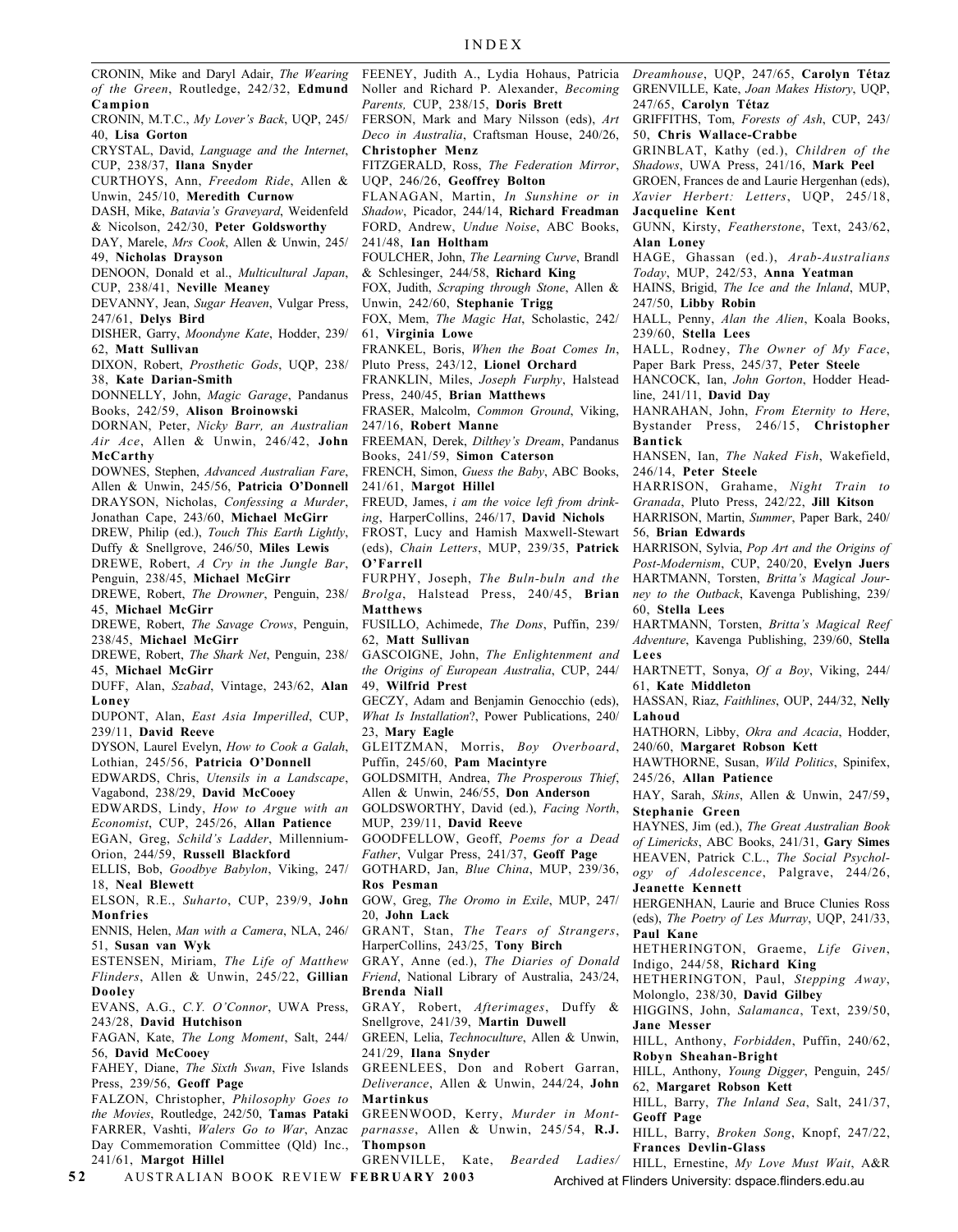Classics, 247/62, **Elizabeth Webby** HILTON, Nette, *In My Backyard*, Lothian, 238/48, **Moira Robinson** HIRST, John, *Australia's Democracy*, Allen & Unwin, 247/41, **Patricia Grimshaw** HOBBS, Leigh, *Old Tom's Holiday*, ABC Books, 242/61, **Virginia Lowe** HOLMES, Richard (ed.), *The Oxford Companion to Military History*, OUP, 239/41, **John Coates** HOME, R.W. et al. (eds), *Regardfully Yours*, Peter Lang, 246/48, **John Thompson** HONEY, Elizabeth, *The Moon in the Man*, Allen & Unwin, 239/60, **Stella Lees** HOOPER, Chloe, *A Child's Book of True Crime*, Knopf, 240/53, **Bronte Adams** HOPKINS, Susan, *Girl Heroes*, Pluto Press, 246/24, **Catharine Lumby** HORNER, David, *SAS: Phantoms of War*, Allen & Unwin, 244/53, **Hugh Dillon** HORSFIELD, Dorothy (ed.), *Paul Lyneham*, ABC Books, 241/27, **Gideon Haigh** HORWITZ, Tony, *Into the Blue*, Allen & Unwin, 247/48, **Brigid Hains** HOWELL, P.A., *South Australia and Federation*, Wakefield Press, 241/23, **John Hirst** HUDDLESTON, Rodney and Geoffrey K. Pullum (eds), *The Cambridge Grammar of the English Language*, CUP, 246/62, **Kate Burridge** HULL, Coral, *Bestiary*, Salt, 245/40, **Lisa Gorton** HUMPHRIES, Barry, *My Life As Me*, Viking, 247/9, **Peter Rose** HUNT, Rex, *Rex*, Pan Macmillan, 245/62, **Margaret Robson Kett** HUTCHINS, Brett, *Don Bradman*, CUP, 246/ 21, **Brian Matthews** HUTCHINSON, Garrie, *How to Play Cricket*, Lothian, 247/70, **Stella Lees** HUTCHINSON, Garrie, *How to Play Footy*, Lothian, 247/70, **Stella Lees** INDYK, Ivor (ed.), *David Malouf*, NLA, 242/ 44, **David McCooey** IRVINE, Ian, *Geomancer*, Viking, 239/53, **Adina Hamilton** JALLAND, Pat, *Australian Ways of Death*, OUP, 241/19, **Marian Quartly** JAMES, Clive, *Always Unreliable*, Picador, 240/ 47, **Craig Sherborne** JANSON, Tore, *Speak*, OUP, 246/61, **Bruce Moore** JEANS, Peter, *Bodger*, Cygnet Books, 241/62, **Pam Macintyre** JEBB, Mary Anne, *Blood, Sweat and Welfare*, UWA Press, 244/20, **Tim Rowse** JENNINGS, Kate, *Moral Hazard*, Picador, 241/ 55, **Delia Falconer** JENNINGS, Paul, *Tongue-Tied!*, Puffin, 241/ 62, **Pam Macintyre** JOHNSTON, Devin, *Telepathy*, Paper Bark, 240/56, **Brian Edwards** JONES, Jill, *Screens Jets Heaven*, Salt, 244/56, **David McCooey** JONES, Paul and Vera Mackie (eds), *Relationships*, History Department, University of Melbourne, 238/41, **Neville Meaney** JONES, P. Bernard and Don Dale-Jones, *T.H. Jones*, University of Wales Press, 240/52, **Julian Croft** JORGENSEN, Norman, *In Flanders Fields*, JOSE, Nicholas, *Black Sheep*, Hardie Grant, 245/15, **Kim Mahood** JUPP, James, *From White Australia to Woomera*, CUP, 247/20, **John Lack** JUPP, James (ed.), *The Australian People*, CUP, 238/11, **Allan Patience** KAYE, Bruce (ed.), *Anglicanism in Australia*, MUP, 244/29, **John Rickard** KEANE, Helen, *What's Wrong with Addiction?*, MUP, 244/45, **Desmond Manderson** KELLY, Aileen, *City and Stranger*, Five Islands Press, 247/52, **Kevin Brophy** KENEALLY, Thomas, *American Scoundrel*, Random House, 241/18, **Heather Neilson** KENEALLY, Tom, *An Angel in Australia*, Doubleday, 247/54, **Peter Pierce** KERNOT, Cheryl, *Speaking for Myself Again*, HarperCollins, 244/15, **Craig Sherborne** KING, Richard, *Carrion Colony*, Allen & Unwin, 245/49, **Nicholas Drayson** KINGSBURY, Damien, *The Politics of Indonesia*, OUP, 247/14, **John Monfries** KIRBY, Liat, *Curving My Eyes to Almonds*, Papyrus, 238/29, **David McCooey** KNIGHT, James, *Mark Waugh*, HarperSports, 244/18, **Gideon Haigh** KOCAN, Peter, *The Treatment and The Cure*, A&R Classics, 247/62, **Elizabeth Webby** KOCH, Christopher, *The Many-Coloured Land*, Picador, 246/11, **Michael McGirr** KOESTENBAUM, Wayne, *Andy Warhol*, Weidenfeld & Nicholson, 240/20, **Evelyn Juers** KREMMER, Christopher, *The Carpet Wars*, Flamingo, 241/52, **Tony Wheeler** KRUSZELNICKI, Karl, *Dr Karl's Collection of Great Australian Facts and Firsts,* A&R, 247/ 70, **Stella Lees** KUCHLING, Guundie, *Silverskin*, Cygnet Books, 245/58, **Moira Robinson** LAKE, Marilyn, *Faith*, Allen & Unwin, 245/ 12, **Gillian Whitlock** LANSDOWN, Richard, *The Autonomy of Literature*, Macmillan, 243/40, **John Wiltshire** LAWRENCE, Anthony, *Skinned by Light*, UQP, 246/59, **Brendan Ryan** LAWSON, Sylvia, *How Simone de Beauvoir Died in Australia*, UNSW Press, 245/28, **Heather Neilson** LEHMANN, Geoffrey, *Sky Boy*, Mark McLeod Books, 238/48, **Moira Robinson** LEVI, John S. and G.F.J. Bergman, *Australian Genesis*, MUP, 244/52, **Andrew Markus** LILLEY, Kate, *Versary*, Salt, 244/56, **David McCooey** LLOYD, Peter, *Collage*, Wakefield Press, 243/ 56, **Gig Ryan** LORD, Gabrielle, *Baby Did a Bad Bad Thing*, Hodder, 245/54, **R.J. Thompson** LOW, Tim, *The New Nature*, Viking, 242/36, **Peter Menkhorst** LYONS, Martin and John Arnold (eds), *A History of the Book in Australia 1891–1945*, UQP, 238/12, **David Carter** McBRYDE, Ian, *Equatorial*, Five Islands Press, 238/30, **David Gilbey** MacCALLUM, Mungo, *Girt by Sea*, Black Inc., 241/13, **Julian Burnside** McCANN, A.L., *The White Body of Evening*, Flamingo, 246/57, **Edwina Preston** McCARTHY, Maureen, *When You Wake and* **Macintyre** McDONALD, Meme and Boori Monty Pryor, *Njunjul the Sun*, Allen & Unwin, 241/62, **Pam Macintyre** McDONALD, Roger and Richard Woldendorp, *Australia's Flying Doctors*, FACP, 247/50, **Libby Robin** MACDOUGALL, Tony (ed.), *War Letters of General Monash*, Duffy & Snellgrove, 242/34, **Peter Ryan** McINERNEY, Stephen, *In Your Absence*, Indigo, 247/52, **Kevin Brophy** McKAY, Gary and Elizabeth Stewart, *Vietnam Shots*, Allen & Unwin, 243/54, **Peter Pierce** McKEE, Alan, *Australian Television*, OUP, 238/ 36, **Catharine Lumby** McKENZIE, Geraldine, *Duty*, Paper Bark, 240/ 56, **Brian Edwards** McKERNAN, Michael, *This War Never Ends*, UQP, 239/43, **Martin Ball** McLAREN, Philip, *Scream Black Murder*, Magabala, 238/44, **Tony Smith** McLAREN, Philip, *Sweet Water . . . Stolen Land*, Magabala, 238/44, **Tony Smith** McLAREN, Philip, *There'll Be New Dreams*, Magabala, 238/44, **Tony Smith** McMENOMY, Keith, *Ned Kelly*, Hardie Grant, 239/16, **Alex McDermott** McMILLAN, Andrew, *An Intruder's Guide to East Arnhem Land*, Duffy & Snellgrove, 244/ 21, **Philip Morrissey** McMILLAN, Andrew, *Catalina Dreaming*, Duffy & Snellgrove, 246/42, **John McCarthy** McMULLEN, Sean, *Eyes of the Calculor*, Tor, 239/52, **Bruce Gillespie** McMULLIN, Ross, *Pompey Elliott*, Scribe, 243/ 53, **Peter Fuller** McPHEDRAN, Colin, *White Butterflies*, Pandanus, 243/27, **Sylvia Marchant** McPHEE, Peter, *The French Revolution 1789– 1799*, OUP, 246/40, **Vesna Drapac** McQUILTON, John, *Kelly Country*, UQP, 239/ 16, **Alex McDermott** McROBBIE, David, *Mum, Me, the 19C*, A&R, 241/62, **Pam Macintyre** MAGNUSSON, Roger S., *Angels of Death*, MUP, 239/31, **Robert Young** MARGARET, Karen, *Jenny Spaghetti*, Blossom Books, 239/60, **Stella Lees** MARSDEN, John and Craig Smith, *A Day in the Life of Me*, Lothian, 245/58, **Moira Robinson** MASSON, Sophie, *Forest of Dreams*, Random House, 239/53, **Adina Hamilton** MASTERS, Chris, *Not for Publication*, ABC Books, 241/27, **Gideon Haigh** MASTERSON, Andrew, *Death of the Author*, Flamingo, 238/46, **David Honeybone** MATEER, John, *Loanwords*, FACP, 239/55, **Richard King** MATTHEWS, Penny, *A Year on Our Farm*, Omnibus Books, 242/61, **Virginia Lowe** MATTHEWS, Steven, *Les Murray*, MUP, 241/ 33, **Paul Kane** MAY, R.J., *State and Society in Papua New Guinea*, Crawford House, 238/40, **James Griffin** MEARS, Gillian, *A Map of the Gardens*, Picador, 241/58, **Bronwyn Rivers** MEIKLE, Graham, *Future Active*, Pluto Press, 247/30, **Susan Hawthorne** INDEX

Archived at Flinders University: dspace.flinders.edu.au

FACP, 241/61, **Margot Hillel**

AUSTRALIAN BOOK REVIEW **FEBRUARY 2003 53** *Find Me Gone*, Penguin, 245/60, **Pam** MELLEUISH, Gregory and Imre Salusinszky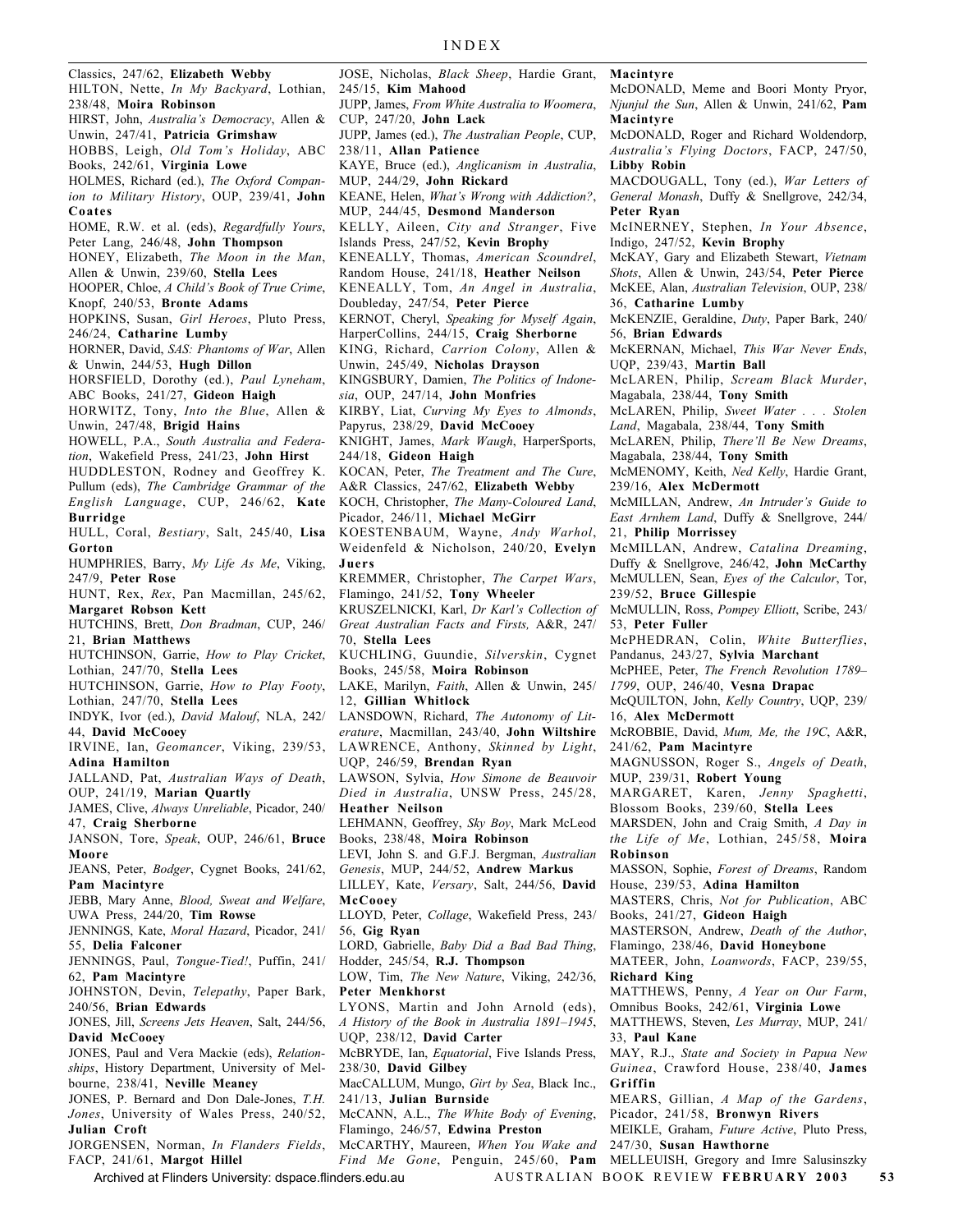(eds), *Blaming Ourselves*, Duffy & Snellgrove, 242/15, **John Carroll** MENKHORST, Peter and Frank Knight, *A Field Guide to the Mammals of Australia*, OUP, 243/ 52, **Nicholas Drayson** MERWICK, Donna, *Death of a Notary*, Cornell University Press, 244/50, **Peter McPhee** METZENTHEN, David, *Wildlight*, Penguin, 245/60, **Pam Macintyre** MEYRICK, Julian, *See How It Runs*, Currency Press, 244/54, **Helen Thomson** MILLER, Alex, *Journey to the Stone Country*, Allen & Unwin, 245/48, **Peter Pierce** MILLER, Seumas, *Social Action*, CUP, 244/ 48, **Lloyd Reinhardt** MILLIKEN, Robert, *Lillian Roxon*, Black Inc., 246/18, **Gideon Haigh** MISHRA, Vijay, *Bollywood Cinema*, Routledge, 240/33, **Ian Britain** MITCHELL, James, *A Deepening Roar*, Allen & Unwin, 239/38, **Martin Crotty** MODJESKA, Drusilla, *Timepieces*, Picador, 244/12, **Joy Hooton** MOLONY, John, *Ned Kelly*, MUP, 239/16, **Alex McDermott** MOORHOUSE, Frank, *The Inspector-General of Misconception*, Vintage, 240/49, **Peter Pierce** MORECROFT, Richard, *Twenty Years from the Waist Up*, HarperCollins, 241/27, **Gideon Haigh** MORRISON, Sally, *The Insatiable Desire of Injured Love*, Hodder, 246/56, **Delia Falconer** MOWALJARLAI and Jutta Malnic, *Yorro Yorro*, Magabala, 244/21, **Philip Morrissey** MUDGEDELL, Mtingali Napanangka, *The Cocky, the Crow and the Hawk*, Working Title Press, 241/61, **Margot Hillel** MURRAY, Brendan, *Tev*, FACP, 240/62, **Robyn Sheahan-Bright** MURRAY, Les, *Poems the Size of Photographs*, Duffy & Snellgrove, 241/33, **Paul Kane** MURRAY, Les, *Collected Poems*, Duffy & Snellgrove, 245/37, **Peter Steele** MURRAY, Martine, *The Slightly True Story of Cedar B. Hartley*, Allen & Unwin, 240/62, **Robyn Sheahan-Bright** MURRAY-SMITH, Joanna, *Judgement Rock*, Penguin, 241/55, **Delia Falconer** MYLES, Sarah, *Transplanted*, Sceptre, 239/ 50, **Jane Messer** NAHER, Gaby, *The Truth about My Fathers*, Vintage , 247/12, **Aviva Tuffield** NAPANGARTI, Bai Bai, *Luurnpa*, Working Title Press, 241/61, **Margot Hillel** NEILL, Rosemary, *White Out*, Allen & Unwin, 243/15, **John Hirst Uehlin Ball**

NELSON, Hank, *Prisoners of War*, ABC Books, 239/43, **Martin Ball**

NELSON, Hank, *Chased by the Sun*, ABC Books, 244/53, **Hugh Dillon**

NIALL, Brenda, *The Boyds*, MUP, 240/14, **Michael Shmith**

NICHOLAS, F.W. and J.M. Nicholas, *Charles Darwin in Australia*, CUP, 243/49, **Gillian Dooley**

NICHOLS, Cliff, *I'm Hungry, Daddy*, Bantam, 247/12, **Aviva Tuffield**

NICHOLSON, John, *The Mighty Murray*, Allen & Unwin, 245/62, **Margaret Robson Kett** NORRINGTON, Leonie, *The Barrumbi Kids*, Scholastic, 247/68, **Judith Ridge**

**5 4** AUSTRALIAN BOOK REVIEW **FEBRUARY 2003**

NOWRA, Louis, *Warne's World*, Duffy & Snellgrove, 246/21, **Brian Matthews**

NUMBERS, Ronald L. and John Stenhouse (eds), *Disseminating Darwinism*, CUP, 243/47, **Patrick Wolfe**

NURSEY-BRAY, Paul and Carol Lee Bacchi (eds), *Left Directions*, UWA Press, 243/12, **Lionel Orchard**

OAKLEY, Barry, *Don't Leave Me*, Text, 241/ 56, **David Matthews**

ODGERS, Sally, *Sleepless in Space*, Koala Books, 239/60, **Stella Lees**

O'NEIL, Dave and Kiran Morris, *Raised by Frank*, Lothian, 247/67, **Dianne Schallmeiner**

O'ROURKE, Kevin, *Reformasi*, Allen & Unwin, 247/14, **John Monfries**

ORR, Stephen, *Attempts to Draw Jesus*, Allen & Unwin, 245/51, **Michael Williams**

OSBORN, Eric, *Irenaeus of Lyons*, CUP, 241/ 60, **Andrew Hamilton**

OWEN, Jane Duncan, *Mixed Matches*, UNSW Press, 247/20, **John Lack**

PAGE, Geoff, *Darker and Lighter*, Five Islands Press, 238/26, **Martin Duwell**

PAINTER, Shirley, *The Bean Patch*, HarperCollins, 247/12, **Aviva Tuffield**

PALMER, Vance, *The Passage*, Halstead Classics, 247/61, **Delys Bird**

PENDER, Anne, *Christina Stead*, Common Ground Publishing, 243/38, **Jennifer Gribble** PETERS, Nonja, *Milk and Honey but No Gold*, UWA Press, 238/14, **David Hutchison**

PILKINGTON, Doris, *Follow the Rabbit-proof*

*Fence*, UQP, 239/33, **Bruce Sims**

PLANT, Andrew, *Could a Tyrannosaurus Play Table Tennis?*, Viking, 247/67, **Dianne Schallmeiner**

PONS, Xavier (ed.), *Departures*, MUP, 243/ 44, **Sylvia Lawson**

PORTER, Dorothy, *Wild Surmise*, Picador, 245/ 47, **Stephanie Trigg**

PORTER, Peter, *Max Is Missing*, Picador, 238/ 25, **Peter Goldsworthy**

PORTER, Peter, Sean O'Brien and John Kinsella, *Rivers*, FACP, 245/39, **Geoff Page** PREST, Wilfrid (ed.), *The Wakefield Companion to South Australian History*, Wakefield Press, 241/23, **John Hirst**

PRESTON, Edwina, *Howard Arkley*, Duffy & Snellgrove, 240/16, **Susan McCulloch-**

PRIESTLEY, Raymond, *The Diary of a Vice-Chancellor*, MUP, 247/45, **Michael Crennan** PROBERT, Sherrif and John Probert, *Prisoner of Two Wars*, Wakefield Press, 239/43, **Martin**

PURCELL, Leah, *Black Chicks Talking*, Hodder, 245/13, **Kate Guest**

PYBUS, Cassandra and Hamish Maxwell-Stewart, *American Citizens, British Slaves*, MUP, 246/39, **Donna Merwick**

RAMSON, Bill, *Lexical Images*, OUP, 246/60, **Nick Hudson**

REGAN, Anthony J., Owen Jessup and Eric L. Kwa (eds), *Twenty Years of the Papua New Guinea Constitution*, Law Book Company, 238/ 40, **James Griffin**

REIGER, Kerreen M., *Our Bodies, Our Babies*, MUP, 238/16, **Helen Marshall**

REILLY, Graham, *Saigon Tea*, Hodder, 247/ 55, **James Bradley**

REYNOLDS, Robert, *From Camp to Queer*, MUP, 246/23, **Graham Willett**

RICHARDS, Mike, *The Hanged Man*, Scribe, 239/19, **Christopher Bantick**

RICHARDSON, Henry Handel, *The Getting of Wisdom*, UQP, 239/51, **Brenda Niall**

RICHARDSON, Mathew (ed.), *The Halstead Treasury of Ancient Science Fiction*, Halstead Classics, 239/52, **Bruce Gillespie**

ROBERTSON, Geoffrey, *Crimes Against Hu-*

*manity*, Penguin, 246/29, **Morag Fraser** ROBIN, Libby, *The Flight of the Emu*, MUP,

239/58, **Peter Menkhorst**

ROBINSON, Les, *The Giraffe's Uncle*, A&R Classics, 247/62, **Elizabeth Webby**

RODDA, Emily and Andrew McLean, *Squeak Street*, Working Title Press, 247/67, **Dianne Schallmeiner**

RONAYNE, Jarlath, *First Fleet to Federation*, Trinity College Dublin Press, 247/44, **Bob Reece**

ROSENTHAL, T.G., *Sidney Nolan*, Thames and Hudson, 240/11, **Jaynie Anderson**

ROWLAND, Robyn, *Fiery Waters*, Five Islands Press, 239/56, **Geoff Page**

ROWSE, Tim, *Nugget Coombs*, CUP, 245/21, **Morag Fraser**

RUBIN, Don et al. (eds), *The World Encyclopedia of Contemporary Theatre*, Routledge, 240/ 36, **Peter Eckersall**

RUNDLE, Guy, *The Opportunist*, Black Inc., 238/9, **John Rickard**

RUSSELL, Lynette, *A Little Bird Told Me*, Allen & Unwin, 242/56, **Kate Guest**

RUSSELL, Lynette, *Savage Imaginings*, Australian Scholarly Publishing, 242/56, **Kate Guest**

RYAN, Tracy, *Hothouse*, FACP, 239/55, **Richard King**

RYAN, Tracy, *Jazz Tango*, FACP, 246/58, **Dianne Dempsey**

SALLIS, Eva, *The City of Sealions*, Allen & Unwin, 239/49, **Thuy On**

SALMON, Paul, *Fish Tales*, Viking, 245/62, **Margaret Robson Kett**

SARIBAN, Michael, *Luxuries*, Indigo, 238/29, **David McCooey**

SAUNDERS, Alan, *Alanna*, Penguin, 243/61, **Robin Gerster**

SAUNDERS, Peter, *The Ends and Means of Welfare*, CUP, 245/26, **Allan Patience**

SAXBY, Maurice, *Images of Australia*, Scholastic, 243/39, **Pam Macintyre**

SCALMER, Sean, *Dissent Events*, UNSW Press, 243/12, **Lionel Orchard**

SCARR, Deryck, *A History of the Pacific Islands*, Curzon, 239/13, **Donald Denoon**

SCHEMBRI, Jim, *The Eight Lives of Stulle the Great*, Lothian, 239/62, **Matt Sullivan**

SHANAHAN, Lisa and Wayne Harris, *Gordon's Got a Snookie*, Allen & Unwin, 247/67, **Dianne Schallmeiner**

SHAPCOTT, Tom, *Twins in the Family*,

Lothian, 238/15, **Doris Brett**

SHARKEY, Michael, *History*, Five Islands Press, 244/58, **Richard King**

SMITH, Bernard, *A Pavane for Another Time*, Macmillan, 246/9, **Peter Craven**

SMITH, Bernard with Terry Smith and Christopher Heathcote, *Australian Painting 1788–2000*, OUP, 240/18, **Daniel Thomas**

SMITH, Roff, *Life on the Ice*, Allen & Unwin,

Archived at Flinders University: dspace.flinders.edu.au